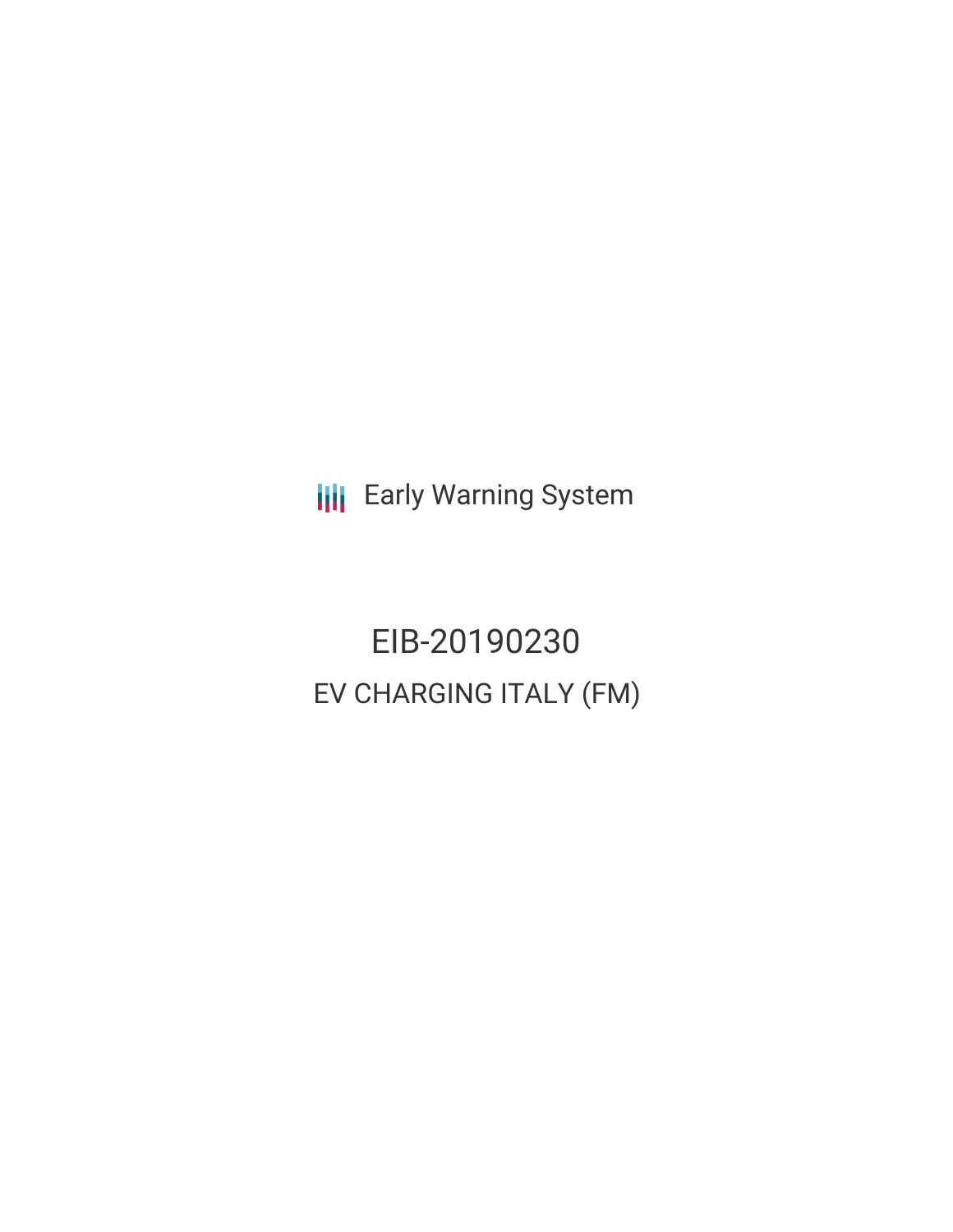## **Quick Facts**

| <b>Countries</b>               | Italy                          |
|--------------------------------|--------------------------------|
| <b>Financial Institutions</b>  | European Investment Bank (EIB) |
| <b>Status</b>                  | Approved                       |
| <b>Bank Risk Rating</b>        | U                              |
| <b>Voting Date</b>             | 2019-12-16                     |
| <b>Borrower</b>                | <b>BE CHARGE SRL</b>           |
| <b>Sectors</b>                 | Transport                      |
| <b>Investment Type(s)</b>      | Loan                           |
| <b>Investment Amount (USD)</b> | \$27.84 million                |
| <b>Loan Amount (USD)</b>       | $$27.84$ million               |
| <b>Project Cost (USD)</b>      | \$83.52 million                |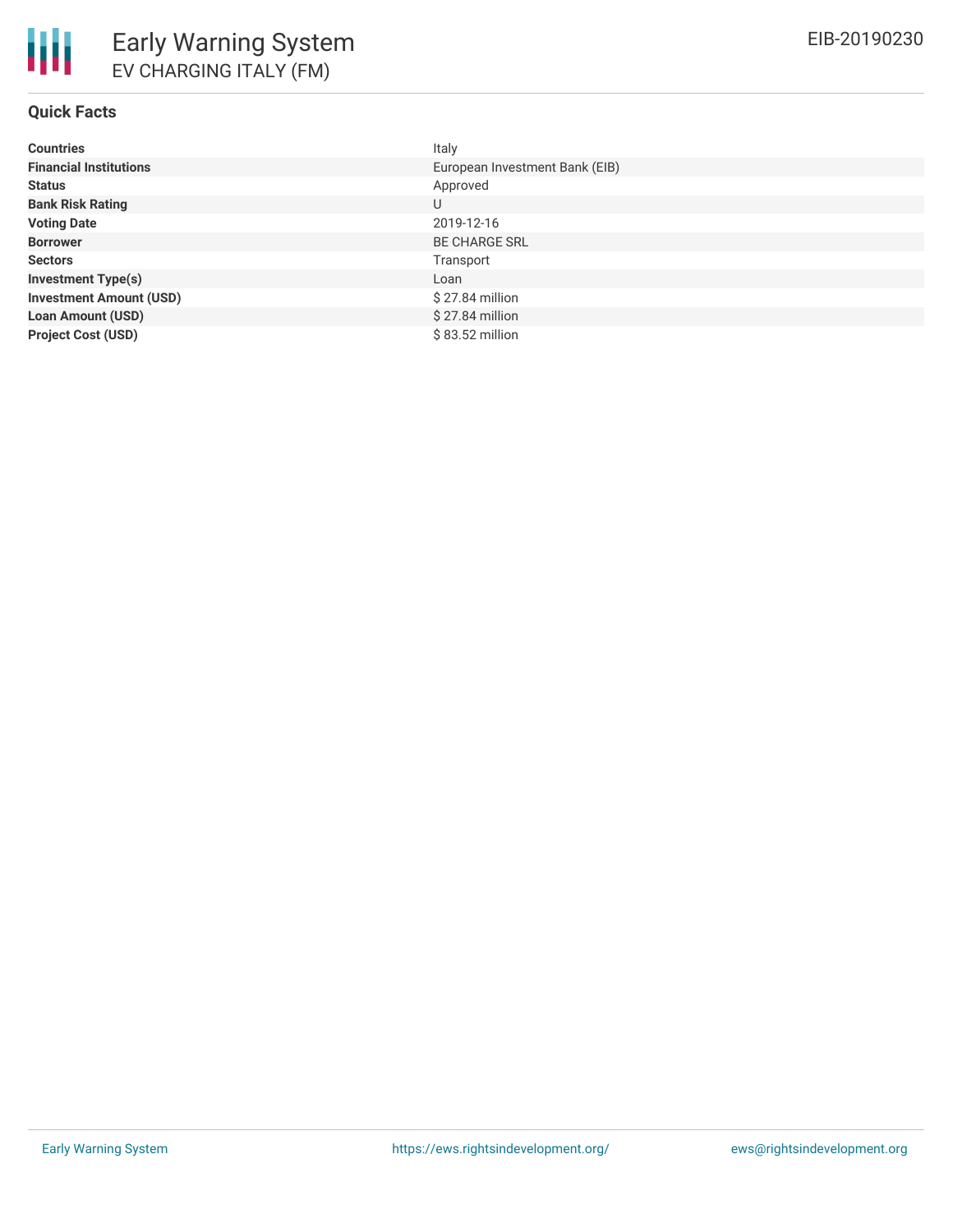

### **Project Description**

According to EIB website, the project consists of the financing of the expansion of the electric vehicles charging (EVC) infrastructure accross Italy by BeCharge. The company expects to install 3 700 EVC by 2024. It aims to contribute to push the transition towards lower carbon transport vehicles.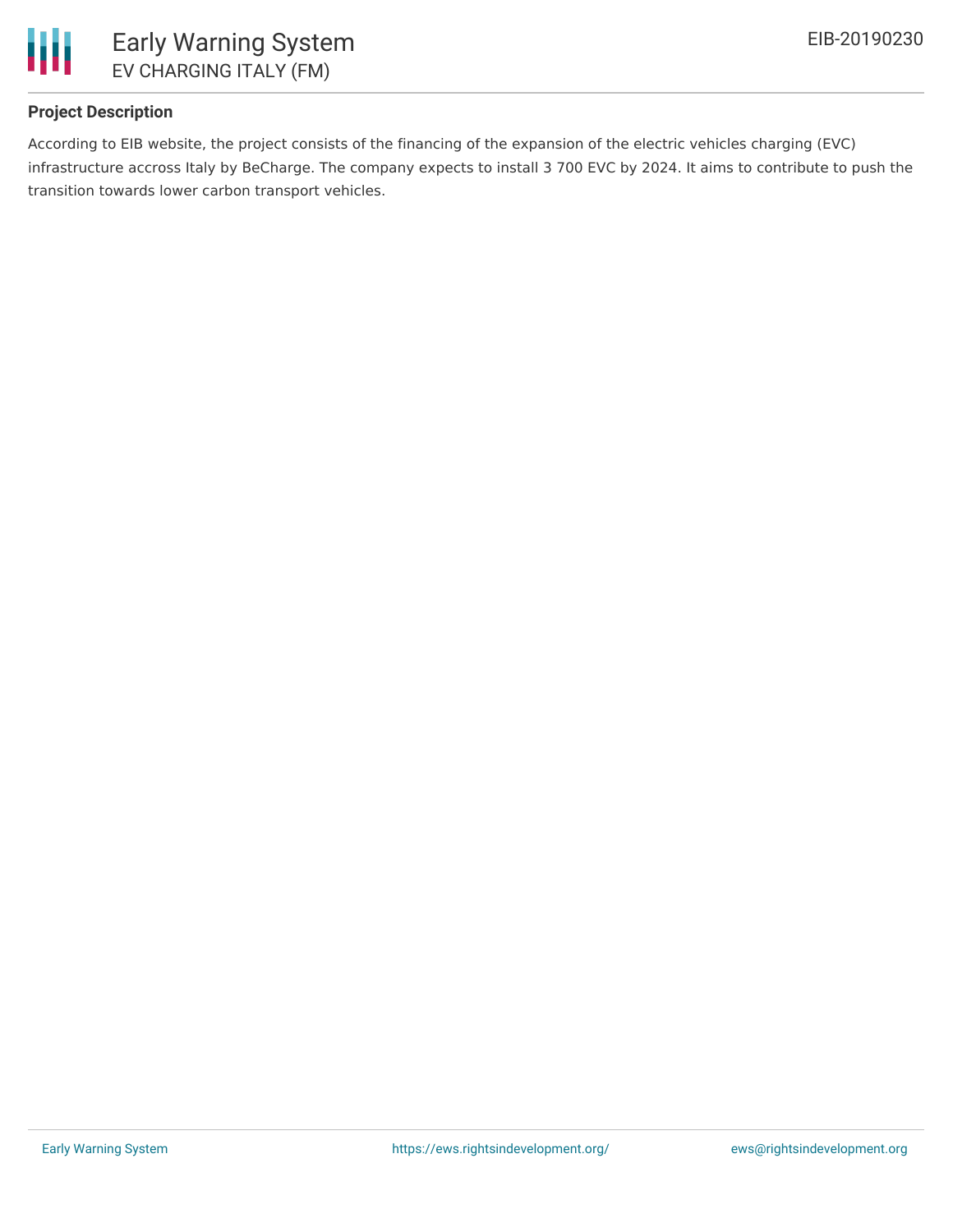

### **Investment Description**

European Investment Bank (EIB)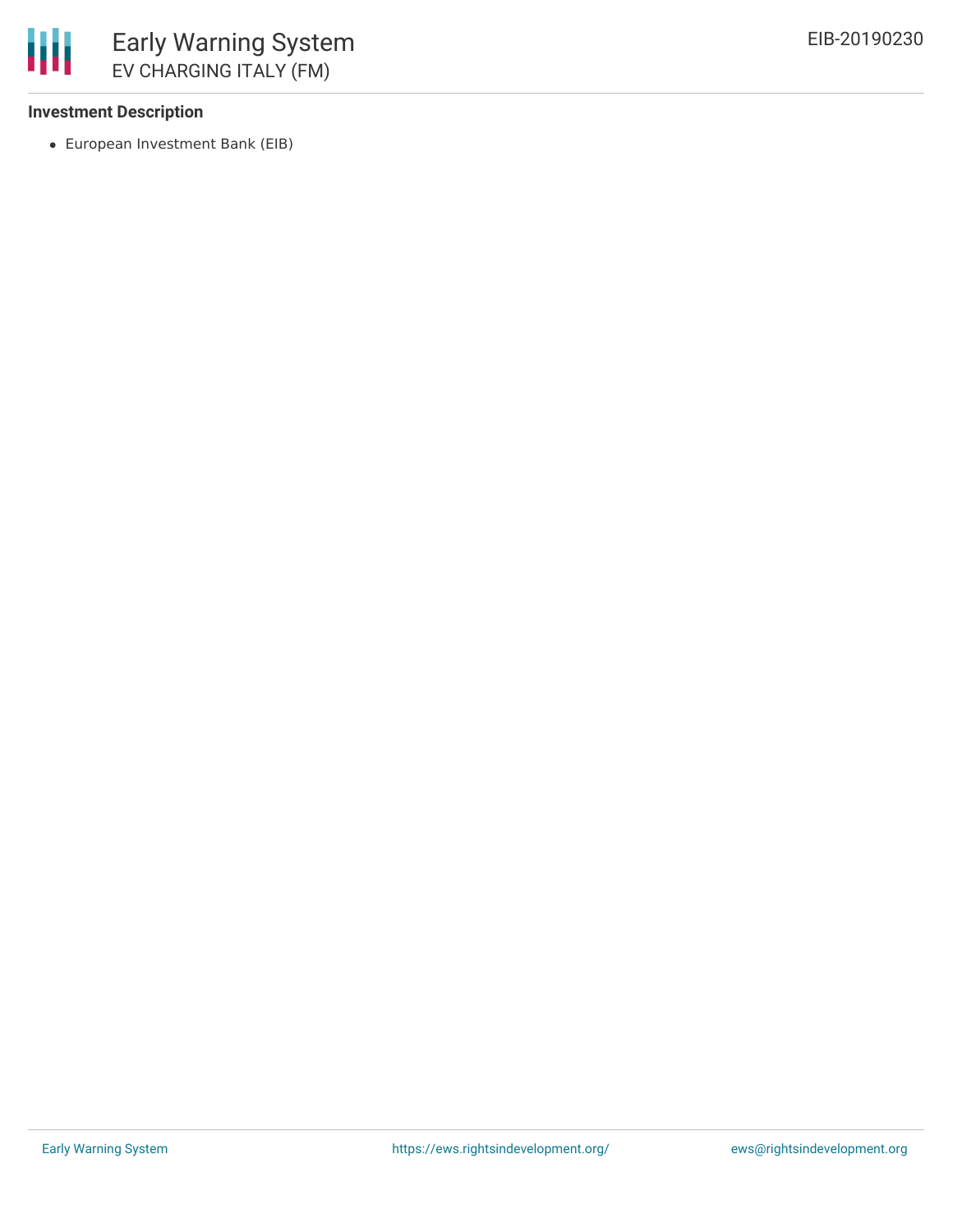

# Early Warning System EV CHARGING ITALY (FM)

| <b>Private Actor 1</b> | <b>Private Actor</b><br>Role | <b>Private Actor</b><br>1 Sector | <b>Relation</b> | <b>Private Actor 2</b> | <b>Private Actor</b><br>2 Role | <b>Private Actor</b><br>2 Sector |
|------------------------|------------------------------|----------------------------------|-----------------|------------------------|--------------------------------|----------------------------------|
|                        | -                            | -                                | $\sim$          | <b>BE CHARGE SRL</b>   | Client                         | $\sim$                           |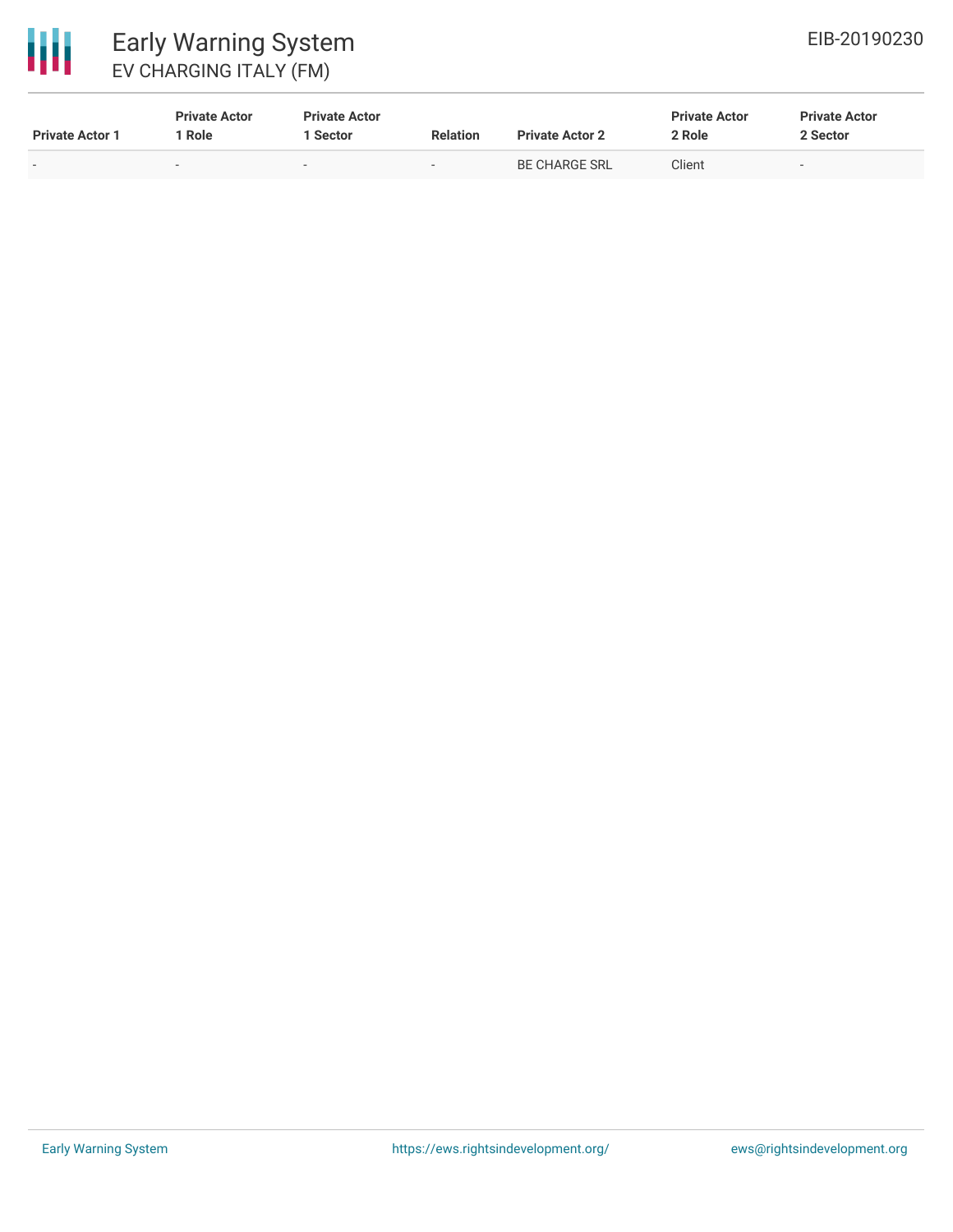### **Contact Information**

No contact information provided at the time of disclosure.

#### **ACCOUNTABILITY MECHANISM OF EIB**

The EIB Complaints Mechanism is designed to facilitate and handle complaints against the EIB by individuals, organizations or corporations affected by EIB activities. When exercising the right to lodge a complaint against the EIB, any member of the public has access to a two-tier procedure, one internal - the Complaints Mechanism Office - and one external - the European Ombudsman. A complaint can be lodged via a written communication addressed to the Secretary General of the EIB, via email to the dedicated email address complaints@eib.org, by completing the online complaint form available at the following address: http://www.eib.org/complaints/form, via fax or delivered directly to the EIB Complaints Mechanism Division, any EIB local representation office or any EIB staff. For further details, check:

http://www.eib.org/attachments/strategies/complaints\_mechanism\_policy\_en.pdf

When dissatisfied with a complaint to the EIB Complaints Mechanism, citizens can then turn towards the European Ombudsman. A memorandum of Understanding has been signed between the EIB and the European Ombudsman establishes that citizens (even outside of the EU if the Ombudsman finds their complaint justified) can turn towards the Ombudsman on issues related to 'maladministration' by the EIB. Note that before going to the Ombudsman, an attempt must be made to resolve the case by contacting the EIB. In addition, the complaint must be made within two years of the date when the facts on which your complaint is based became known to you. You can write to the Ombudsman in any of the languages of the European Union. Additional details, including filing requirements and complaint forms, are available at: http://www.ombudsman.europa.eu/atyourservice/interactiveguide.faces